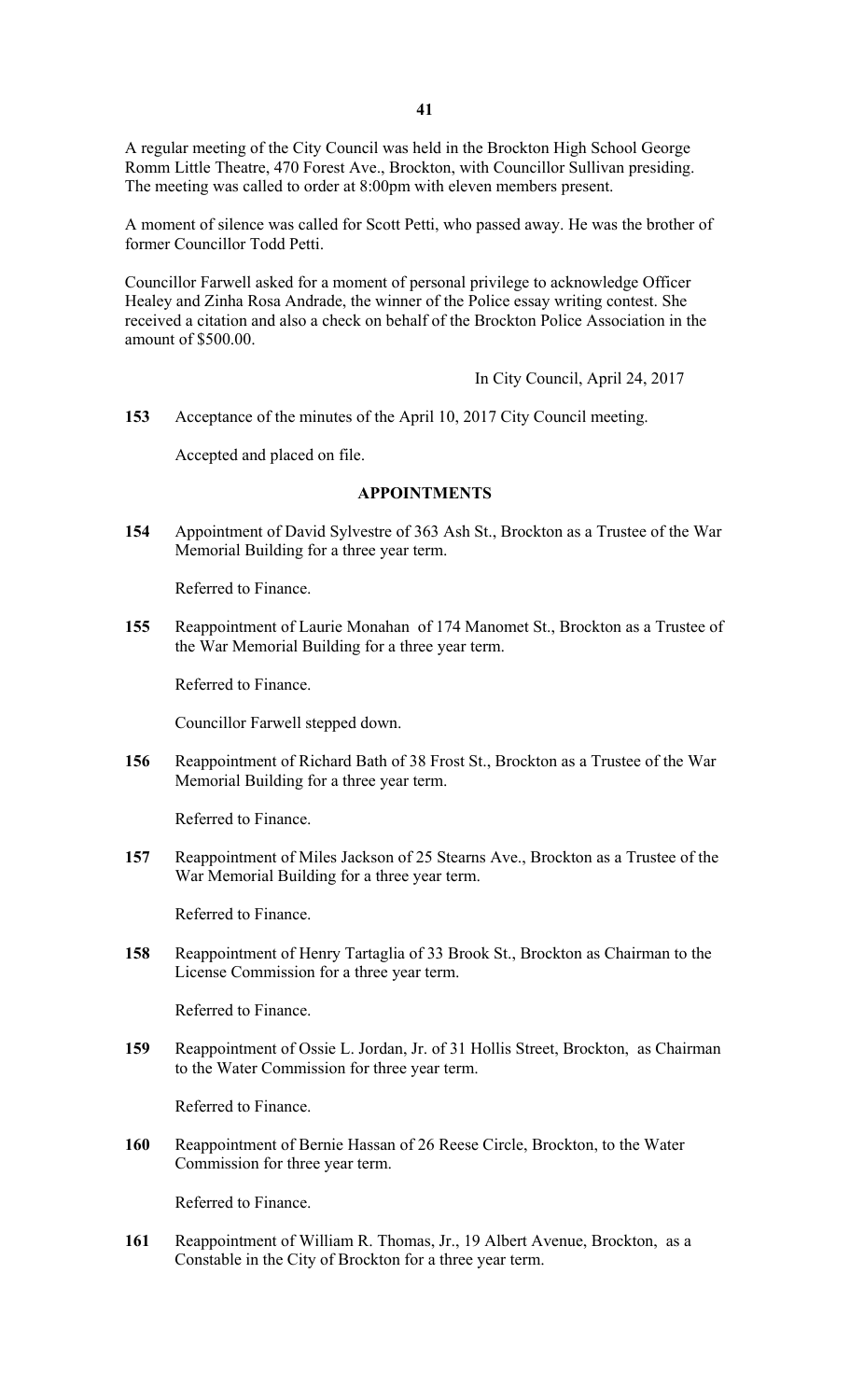Referred to Finance.

**162** Reappointment of Kenneth LeGrice of 146 Court Street, Brockton, as a Constable in the City of Brockton for a three year term.

Referred to Finance.

**163** Reappointment of Robert William Bishop, 333 Foundry Street, South Easton, as a Constable in the City of Brockton for a three year term.

Referred to Finance.

#### **REPORTS**

**164** Of the Finance Committee for its meeting of April 18, 2017.

Accepted and placed on file.

### **COMMUNICATIONS**

**165** From the Mayor stating that an agreement has been reached between members of the Public Employee Committee ("PEC) and the "City's negotiating team pursuant to M.G.L. C. 32B § 19.

Accepted and placed on file.

Councillor Rodrigues stepped down.

**166** From the CFO in accordance with Section 5 of Ch. 324 of the Acts of 1990, certifying the agreement has been reached between members of the Public Employee Committee ("PEC) and the "City's negotiating team pursuant to M.G.L. C. 32B § 19.

Accepted and placed on file.

**169** From the Mayor recommending that the City Council approve the order that the Mayor and/or Real Estate Custodian be authorized to accept on behalf of the City of Brockton a parcel of land containing approximately 5,695 square feet, located at and known as Plot 8 Wilmington Street, more particularly described as Parcel Identification Number 103-053.

Councillor Rodrigues stepped back in.

Accepted and placed on file.

Councillor Farwell stepped back in.

### **ORDERS**

**170** Ordered: that the Mayor and/or Real Estate Custodian be authorized to accept on behalf of the City of Brockton a parcel of land containing approximately 5,695 square feet, located at and known as Plot 8 Wilmington Street, more particularly described as Parcel Identification Number 103-053.

Referred to Real Estate.

**167** Resolve: To invite Ms. Sara Morris the Coordinator of the newly created Downtown Center for Community Engagement Office and allow her to present information on the services provided through the Center that are available to volunteer based organizations in the city and to discuss their community